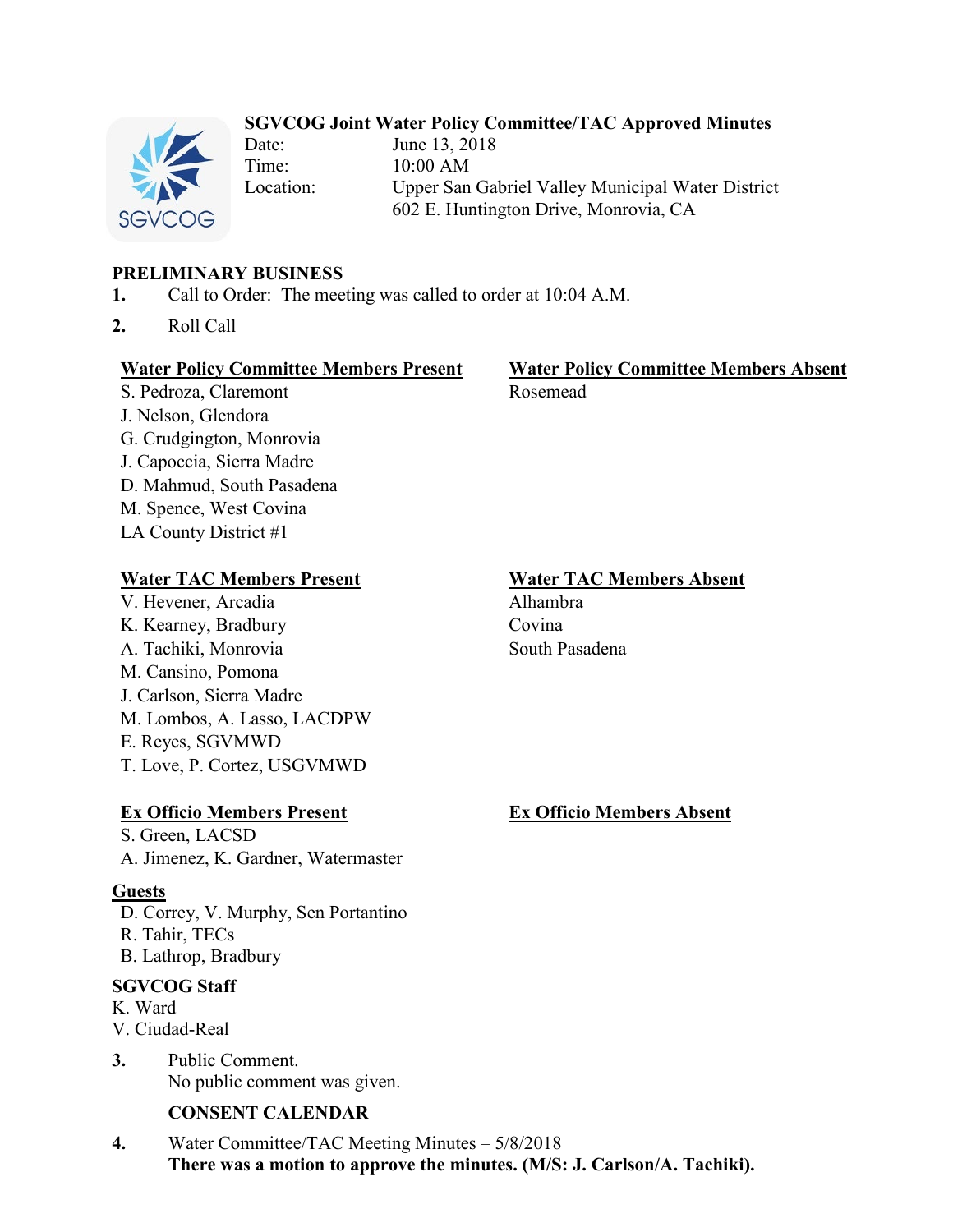#### **[MOTION PASSED]**

| <b>AYES:</b>    | Claremont, Glendora, Monrovia, Sierra Madre, South Pasadena, West Covina, |
|-----------------|---------------------------------------------------------------------------|
|                 | Arcadia, Bradbury, Pomona, LACDPW, SGVMWD, USGVMWD                        |
| <b>NOES:</b>    |                                                                           |
| <b>ABSTAIN:</b> |                                                                           |
| <b>ABSENT:</b>  | Alhambra, Covina, Rosemead                                                |

#### **PRESENTATION ACTION ITEMS**

**5.** Election of Chair and Vice Chair for the Water Policy Committee for 2018-2019.

**There was a motion to elect Judy Nelson (Glendora) to serve as Chair and for Gloria Crudgington (Monrovia) to serve as Vice-Chair of the Water Policy Committee. (M/S: D. Mahmud/S. Pedroza).**

## **[MOTION PASSED]**

| <b>AYES:</b>                                                                                    | Claremont, Glendora, Monrovia, Sierra Madre, South Pasadena, West Covina, |
|-------------------------------------------------------------------------------------------------|---------------------------------------------------------------------------|
|                                                                                                 | Arcadia, Bradbury, Pomona, LACDPW, SGVMWD, USGVMWD                        |
| <b>NOES:</b>                                                                                    |                                                                           |
| <b>ABSTAIN:</b>                                                                                 |                                                                           |
| <b>ABSENT:</b>                                                                                  | Alhambra, Covina, Rosemead                                                |
| Election of Chair and Vias Chair for the Water Technical Advisory $(TAC)$ for $2018, 2010$<br>ĸ |                                                                           |

**6.** Election of Chair and Vice Chair for the Water Technical Advisory (TAC) for 2018-2019. **There was a motion to elect Tom Love (USGVMWD) to serve as Chair and Alex Tachiki (Monrovia) to serve as Vice-Chair of the Water TAC. (M/S: J. Carlson/M. Cansino).**

## **[MOTION PASSED]**

| <b>AYES:</b>                                                                                       | Claremont, Glendora, Monrovia, Sierra Madre, South Pasadena, West Covina, |  |
|----------------------------------------------------------------------------------------------------|---------------------------------------------------------------------------|--|
|                                                                                                    | Arcadia, Bradbury, Pomona, LACDPW, SGVMWD, USGVMWD                        |  |
| <b>NOES:</b>                                                                                       |                                                                           |  |
| <b>ABSTAIN:</b>                                                                                    |                                                                           |  |
| <b>ABSENT:</b>                                                                                     | Alhambra, Covina, Rosemead                                                |  |
| $\mathcal{L}$ 2800 America's Weter Infrastructure Act of 2018 (Decrees) LID 8 Weter Deseurces<br>ៗ |                                                                           |  |

**7.** S. 2800 America's Water Infrastructure Act of 2018 (Barrasso)/H.R. 8 Water Resources Development Act of 2018 (Shuster).

S. Green reported on this item.

**There was a motion to recommend the Governing Board support Sections 5001 and 5006 of S. 2800, and urge that similar language be included in the reconciled federal legislation. (M/S: J. Nelson/G. Crudgington).**

## **[MOTION PASSED]**

| <b>AYES:</b>                               | Claremont, Glendora, Monrovia, Sierra Madre, South Pasadena, West Covina, |
|--------------------------------------------|---------------------------------------------------------------------------|
|                                            | Arcadia, Bradbury, Pomona, LACDPW, SGVMWD, USGVMWD                        |
| <b>NOES:</b>                               |                                                                           |
| <b>ABSTAIN:</b>                            |                                                                           |
| <b>ABSENT:</b>                             | Alhambra, Covina, Rosemead                                                |
| $CD_{11}$ $AD_{1}$ $D_{1}$<br>$\mathbf{a}$ |                                                                           |

**8.** SB 1133 (Portantino)

K. Ward reported on this item.

**There was a motion to recommend the Governing Board support SB 1133 (Portantino). (M/S: J. Nelson/G. Crudgington).**